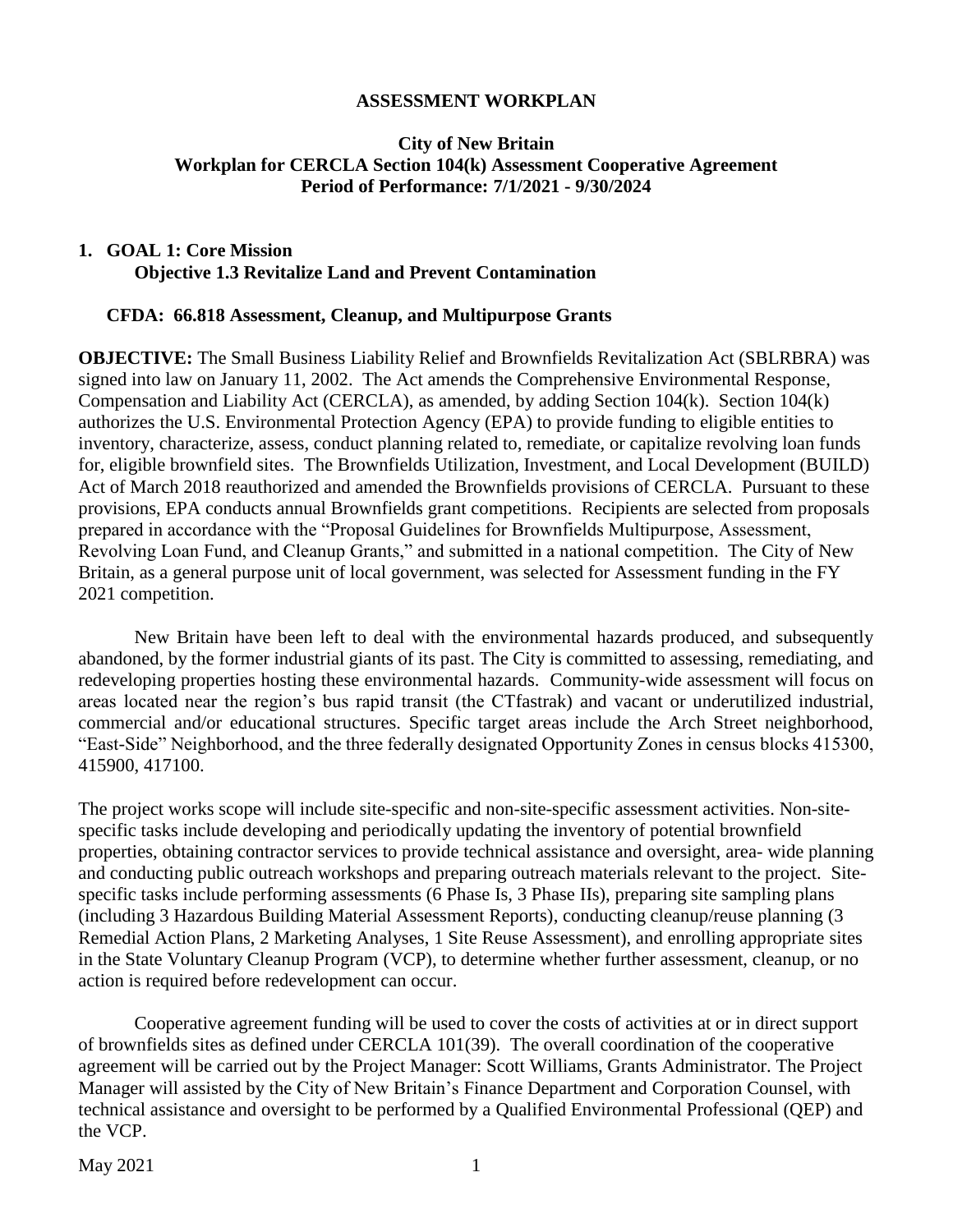# **2. FUNDING: \$300,000**

## **3. BUDGET**

|                        | Task 1         | Task 2      | Task 3      | Task 4      | <b>Total</b> |
|------------------------|----------------|-------------|-------------|-------------|--------------|
|                        | Oversight $\&$ | Outreach &  | <b>Site</b> | Cleanup $&$ |              |
|                        | Project        | Community   | Assessments | Reuse       |              |
|                        | Coordination   | Involvement |             | Planning    |              |
| Personnel              |                | \$2,000     |             |             | \$2,000      |
| <b>Fringe Benefits</b> |                |             |             |             |              |
| Travel                 | \$4,000        |             |             |             | \$4,000      |
| Equipment              | $-0-$          | $-0-$       | $-0-$       | $-0-$       | $-0-$        |
| <b>Supplies</b>        |                | \$3,000     |             |             | \$3,000      |
| Contractual            |                |             | \$171,000   | \$120,000   | \$291,000    |
| Other: Meeting         |                |             |             |             |              |
| Expenses               |                |             |             |             |              |
| <b>Total Direct</b>    |                |             |             |             |              |
| <b>Indirect Costs</b>  |                |             |             |             |              |
| <b>Total</b>           | \$4,000        | \$5,000     | \$171,000   | \$120,000   | \$300,000    |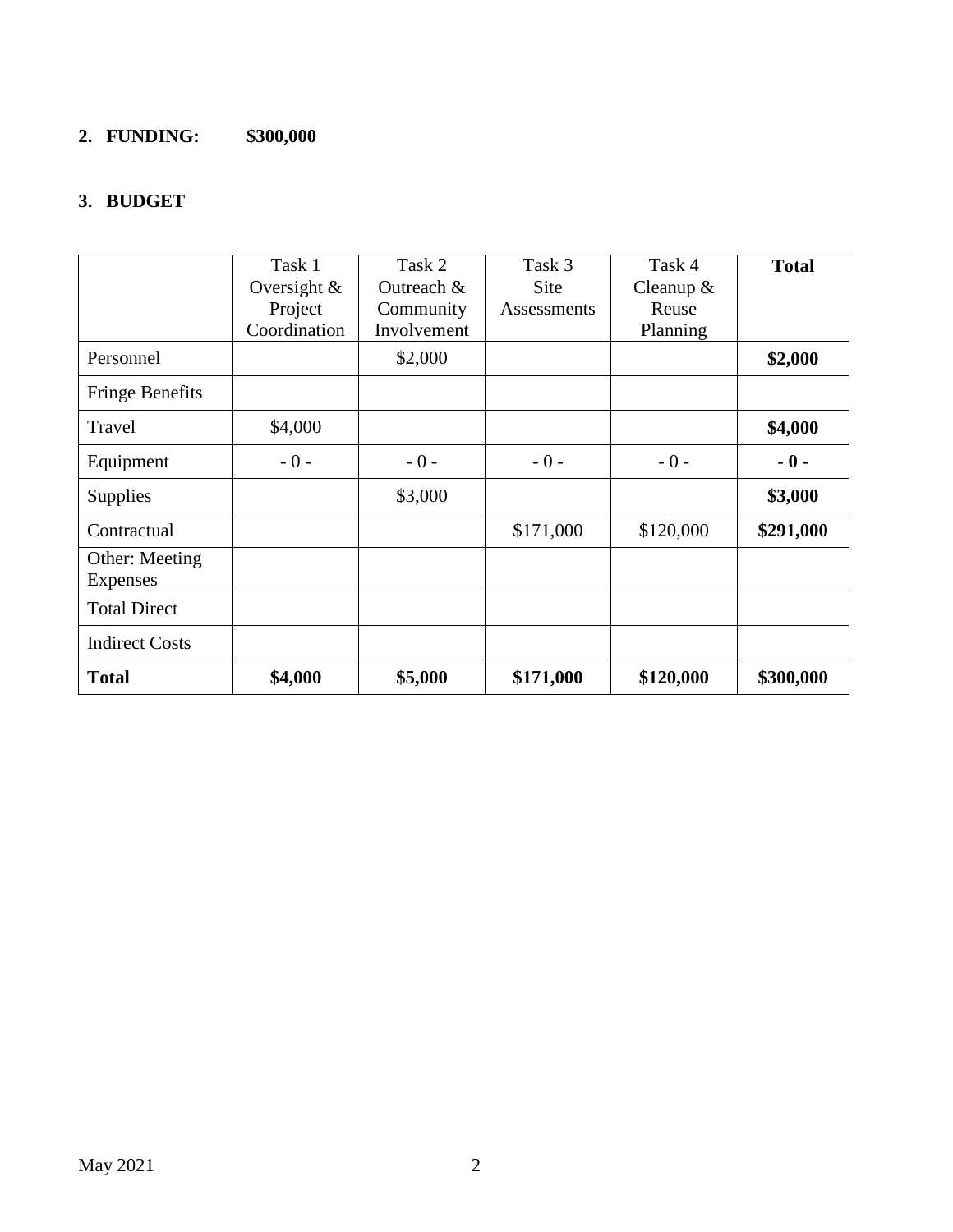## **4. WORKPLAN TASKS**

# **Task 1: Oversight & Project Coordination**

| <b>Task 1 - Cooperative Agreement</b>              | <b>Anticipated Outputs</b>                                                | Anticipated             | <b>Actual</b>  |
|----------------------------------------------------|---------------------------------------------------------------------------|-------------------------|----------------|
| Oversight                                          | (projected activities, deliverables,<br>reports) and Anticipated Outcomes | Accomplishment          | Accomplishment |
| <b>Subtasks (Commitments)</b>                      | (projected results, effects,                                              | Date(s)<br>(Month/Year) | Date(s)        |
|                                                    | improvements)                                                             |                         |                |
| <b>Obtain QEP and legal services (if</b>           | Outputs:                                                                  | 12/31/21                |                |
| necessary):                                        | • RFP/RFQ; documentation of                                               |                         |                |
| • Prepare Request For                              | meeting of open competition;                                              |                         |                |
| Proposals/Qualifications, evaluate                 | contract for scope of services                                            |                         |                |
| applications, conduct interviews,                  | • Performance evaluation reports,                                         |                         |                |
| hire qualified environmental<br>professional (QEP) | and applicable corrective actions<br>Outcomes:                            |                         |                |
| • Conduct annual performance                       |                                                                           |                         |                |
| evaluations on QEP                                 | • High quality products and<br>services to meet project needs             |                         |                |
| · Obtain legal services for title                  | • Maintain a high level of work                                           |                         |                |
| searches, regulation interpretations,              | effort                                                                    |                         |                |
| etc.                                               |                                                                           |                         |                |
| <b>Reporting:</b>                                  | Outputs:                                                                  | 1/30/22                 |                |
| • Prepare MBE/WBE semi-annually,                   | • Quarterly reports and other                                             | <b>ACRES</b> updates    |                |
| and FFR form at the end of the                     | forms; updated ACRES database;                                            | and Quarterly           |                |
| reporting period                                   | final report and closeout forms                                           | Reports every           |                |
| • Enter site data in ACRES                         | • "Success Story" fact sheets                                             | quarter;                |                |
| • Prepare Quarterly Reports via                    | Outcomes:                                                                 | MBE/WBE forms           |                |
| <b>ACRES</b>                                       | • Regular communication of                                                | annually by             |                |
| • Prepare final report and grant                   | project status and next steps;                                            | 9/30; SF425 FFR         |                |
| closeout material                                  | current database for                                                      | annually by             |                |
|                                                    | congressional reporting                                                   | 10/30                   |                |
| <b>Records:</b>                                    | Outputs:                                                                  | 10/1/21                 |                |
| • Maintain grant files                             | • Accurate and complete files                                             | and thereafter          |                |
| · Maintain site project files                      | suitable for audit purposes                                               |                         |                |
| • Maintain financial records                       | Outcomes:                                                                 |                         |                |
|                                                    | • High quality project records                                            |                         |                |
| <b>Requests for Reimbursements or</b>              | reflective of the work performed<br>Outputs:                              | 10/1/21                 |                |
| <b>Advances</b>                                    | · Drawdowns from ASAP                                                     | and thereafter          |                |
|                                                    | Outcomes:                                                                 |                         |                |
|                                                    | • Reduce unliquidated obligations                                         |                         |                |
| Training:                                          | Outputs:                                                                  |                         |                |
| • Attend EPA Brownfields                           | • Attend Revitalizing New England:                                        | $5/18-5/19/22$          |                |
| Conferences and other related                      | <b>Brownfields Summit 2022</b>                                            |                         |                |
| workshops                                          | • Attend Brownfields Conference                                           |                         |                |
|                                                    | in Oklahoma City                                                          | 12/8/21                 |                |
|                                                    | Outcomes:                                                                 |                         |                |
|                                                    | · Improve Brownfields knowledge                                           |                         |                |
|                                                    | and expand networking                                                     |                         |                |
|                                                    | opportunities                                                             |                         |                |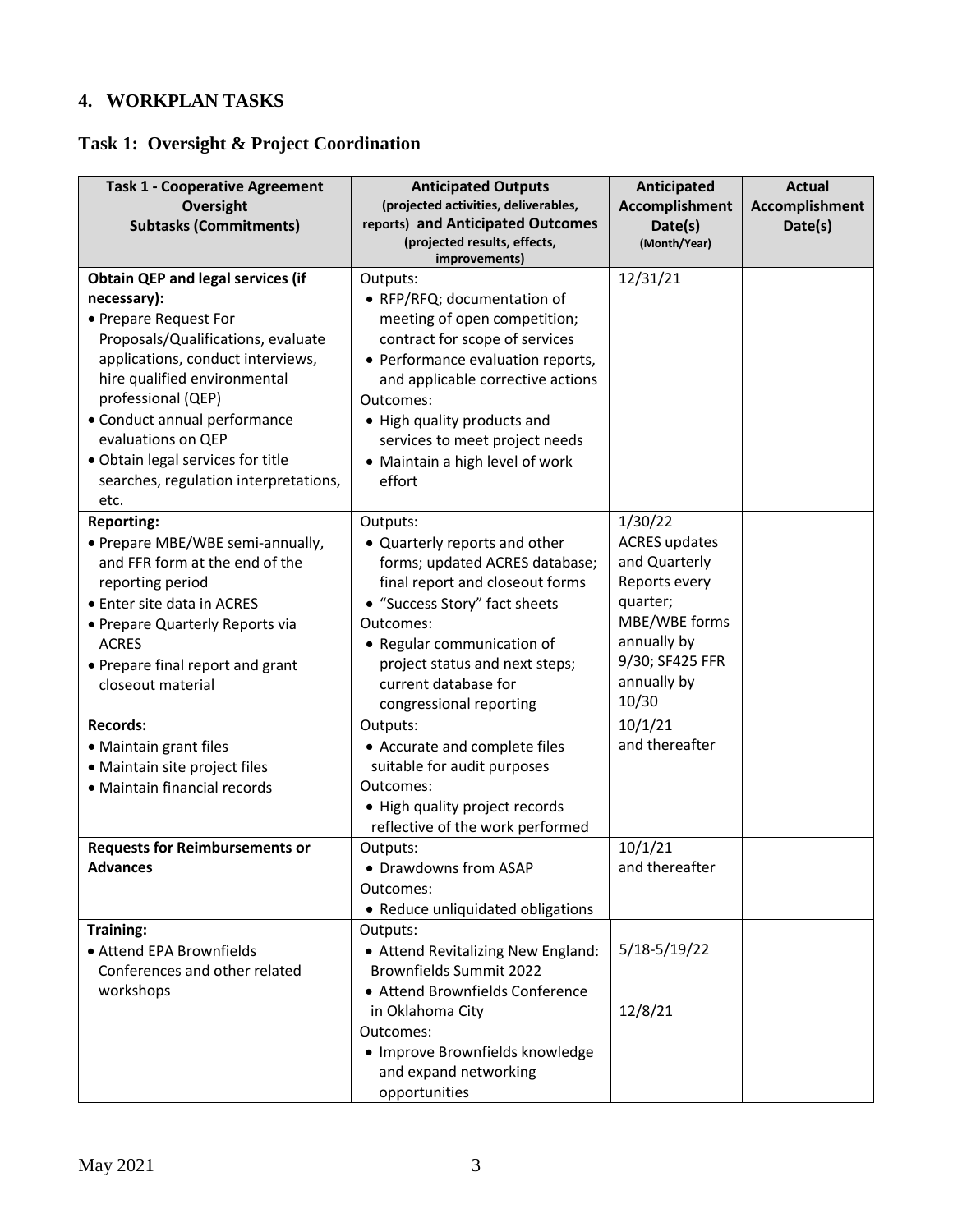# **Task 2: Outreach and Community Involvement**

| Task 2 - Outreach and Community<br><b>Involvement Subtasks</b><br>(Commitments)                                                                            | <b>Anticipated Outputs</b><br>(projected activities, deliverables,<br>reports) and Anticipated Outcomes<br>(projected results, effects,<br>improvements)                                       | Anticipated<br><b>Accomplishment</b><br>Date(s)<br>(Month/Year) | <b>Actual</b><br><b>Accomplishment</b><br>Date(s) |
|------------------------------------------------------------------------------------------------------------------------------------------------------------|------------------------------------------------------------------------------------------------------------------------------------------------------------------------------------------------|-----------------------------------------------------------------|---------------------------------------------------|
| <b>Conduct Outreach with Community</b><br><b>Organizations &amp; Stakeholders</b><br>• Meet w/ local Neighborhood<br><b>Revitalization Zone Committees</b> | Outputs:<br>• Give BF presentations at 3<br>Neighborhood Revitalization Zone<br>meetings, minimum                                                                                              | 2/28/22                                                         |                                                   |
|                                                                                                                                                            | Outcomes:<br>• Improve community knowledge<br>on BF issues and identify potential<br><b>BF</b> sites                                                                                           |                                                                 |                                                   |
| Hold local public meeting on Phase II<br>sites:<br>· Discuss Phase II results, and<br>potential cleanup and<br>redevelopment plans                         | Outputs:<br>• Minimum 3 meetings of<br>Commission on Community &<br>Neighborhood Development<br>Outcomes:<br>• Encourage public participation<br>and support of BF project(s)<br>going forward | $9/30/22 -$<br>ongoing                                          |                                                   |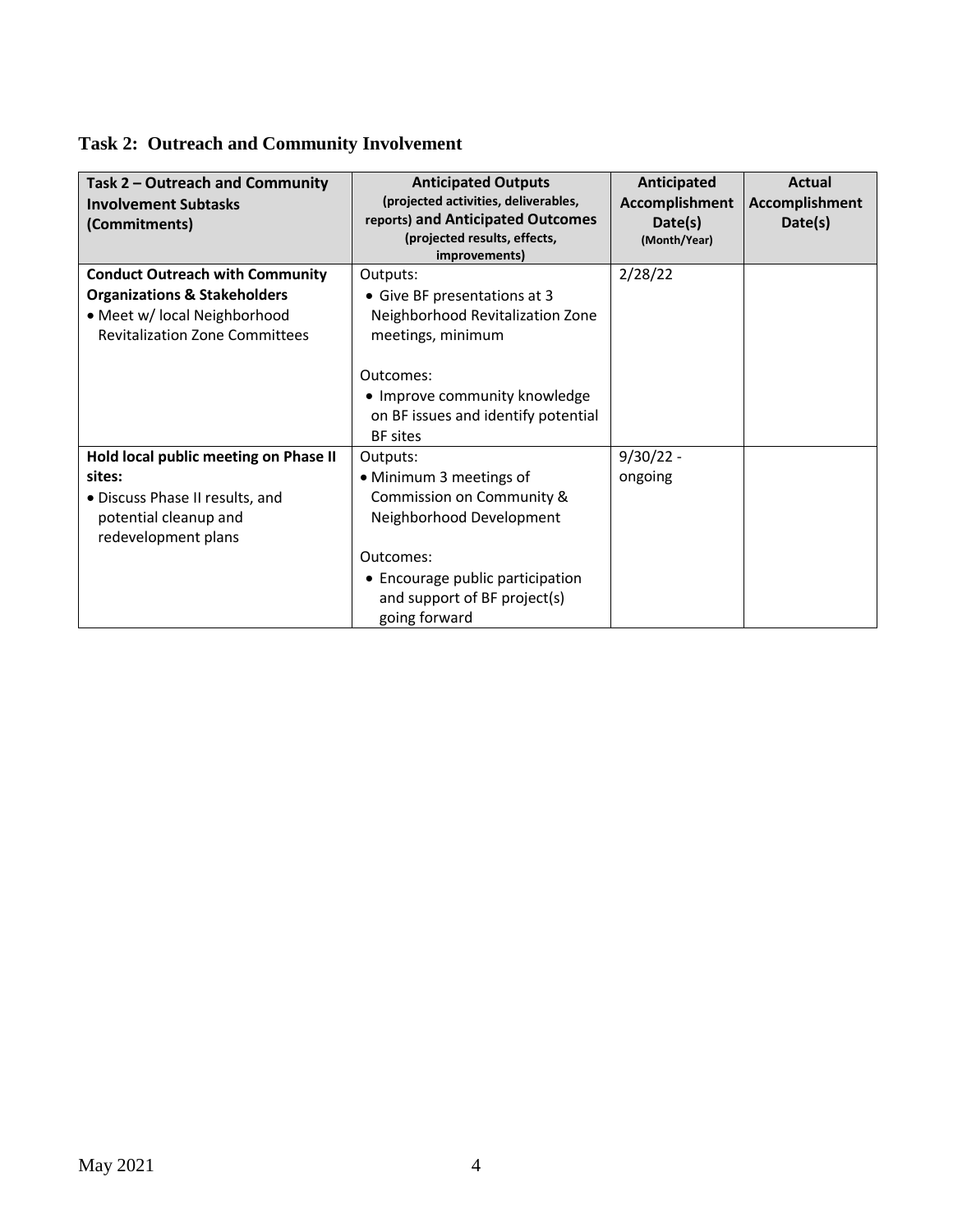## **Task 3: Site Assessments**

| Task 3 - Site Assessment Subtasks<br>(Commitments)                                                                                                                                                                                                                                                                                                                                                                                                                                                                                                                                                                                                                                                                                    | <b>Anticipated Outputs</b><br>(projected activities, deliverables,<br>reports) and Anticipated Outcomes<br>(projected results, effects,<br>improvements)                                                                                                                                                                                                                                                                                                                                                                                                               | Anticipated<br>Accomplishment<br>Date(s)<br>(Month/Year) | <b>Actual</b><br>Accomplishment<br>Date(s) |
|---------------------------------------------------------------------------------------------------------------------------------------------------------------------------------------------------------------------------------------------------------------------------------------------------------------------------------------------------------------------------------------------------------------------------------------------------------------------------------------------------------------------------------------------------------------------------------------------------------------------------------------------------------------------------------------------------------------------------------------|------------------------------------------------------------------------------------------------------------------------------------------------------------------------------------------------------------------------------------------------------------------------------------------------------------------------------------------------------------------------------------------------------------------------------------------------------------------------------------------------------------------------------------------------------------------------|----------------------------------------------------------|--------------------------------------------|
| Site inventory:<br>• Gather recognized and potential<br>brownfields sites in target areas<br>• Enter sites on GIS mapping tool                                                                                                                                                                                                                                                                                                                                                                                                                                                                                                                                                                                                        | Outputs:<br>• GIS map of potential BF sites<br>Outcomes:<br>• Graphical capturing of BF sites                                                                                                                                                                                                                                                                                                                                                                                                                                                                          | 1/31/22                                                  |                                            |
| Site prioritization and eligibility<br>determination:<br>· Utilize Stakeholder and Public input<br>to prioritize sites<br>• Choose initial sites for Phase I<br>investigation<br>• Evaluate site access issues<br>· For each selected site, provide site<br>eligibility information to EPA (or<br>state) for review<br>· Obtain EPA (or state) approval for<br>Phase I<br><b>Phase I investigations:</b><br>• Conduct planning meeting with QEP<br>to discuss approved sites<br>• QEP obtains access agreement and<br>performs Phase I investigation<br>• QEP submits draft Phase I report to<br>project team members<br>• Team reviews/comments on draft<br>Phase I<br>• QEP submits final Phase I report to<br>project team members | for planning work<br>Outputs:<br>. Planning meetings; 3 eligible sites<br>identified in initial inventory<br>search<br>• Estimate 3 additional eligible sites<br>identified during remainder of<br>grant<br>Outcomes:<br>• 6 brownfields sites identified<br>with the highest redevelopment<br>and community benefit potential<br>in target area(s)<br>Outputs:<br>• Planning meetings<br>• 61 Phase I Report<br>• updated ACRES database<br>Outcomes:<br>• 3 High potential Brownfields site<br>assessed through Phase I<br>• Total acres assessed through<br>Phase I | 3/31/22<br>$7/31/22 -$<br>ongoing                        |                                            |
| <b>Phase II preparation:</b><br>• Project Team reviews Phase I results<br>and project direction<br>• Obtain EPA approval to proceed<br>with Phase II<br>• Meet with QEP to Plan Phase II<br>• Encourage QEP to maximize<br>efficiencies and minimize negative<br>impacts of site assessments by<br>incorporating green and sustainable<br>remediation (GSR) techniques that<br>are applicable to Phase II<br>assessment activities<br>• QEP submits EPA approved generic<br>QAPP w/ updated organization chart                                                                                                                                                                                                                        | Outputs:<br>• Project planning meetings<br>• 3 approved generic QAPP<br>• 3 sites approved for Phase II<br>investigation<br>Outcomes:<br>3 high priority sites identified for<br>further investigation and potential<br>redevelopment                                                                                                                                                                                                                                                                                                                                  | $8/31/22$ -<br>ongoing                                   |                                            |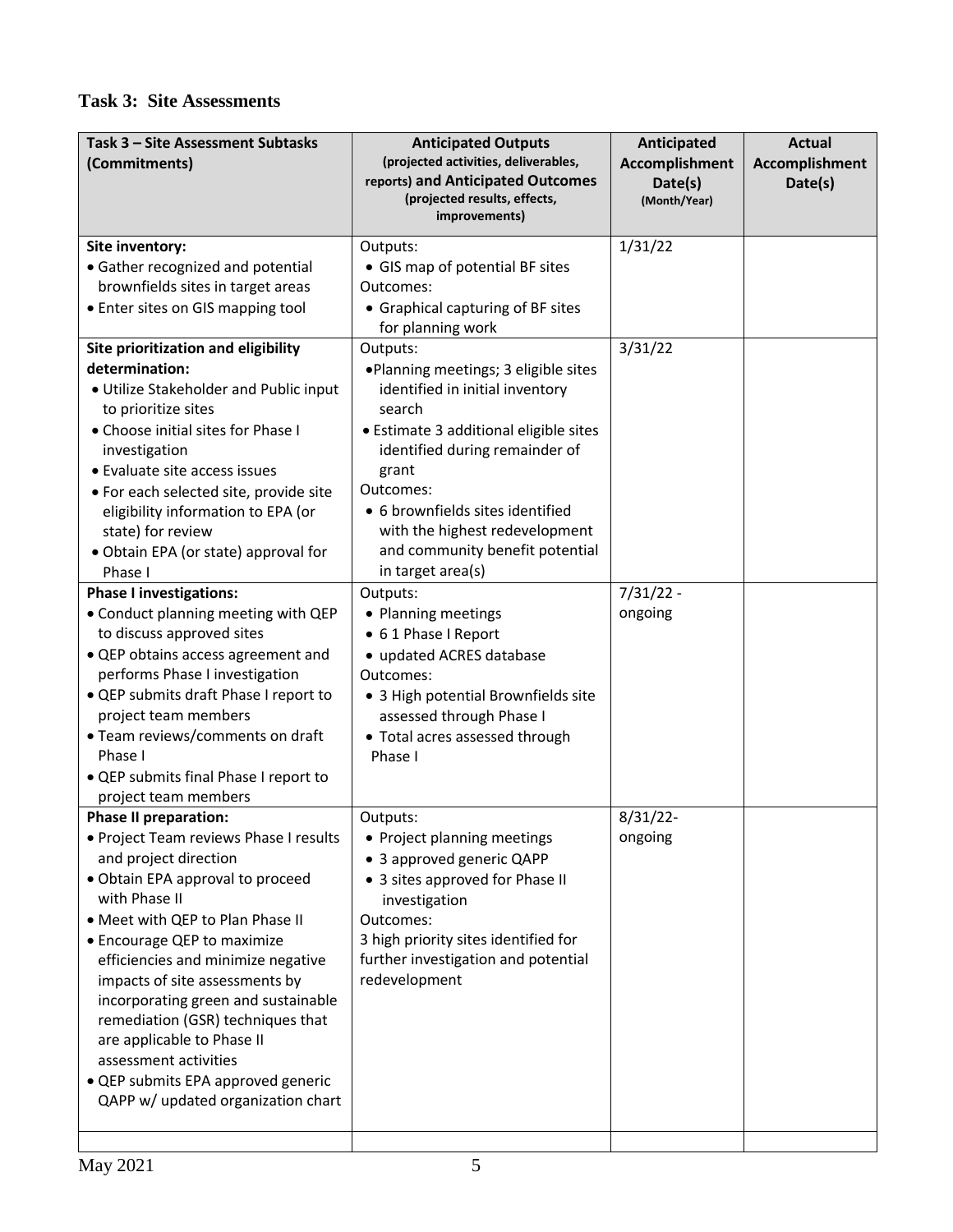| Task 3 - Site Assessment Subtasks<br>(Commitments)                                                                                                                                                                                                                                                                                                                                                                                                                                                                                                                                                                                                                                                                                                                                             | <b>Anticipated Outputs</b><br>(projected activities, deliverables,<br>reports) and Anticipated Outcomes<br>(projected results, effects,<br>improvements)                                                                                                                                                                                                                                                                                                                                                                                       | Anticipated<br><b>Accomplishment</b><br>Date(s)<br>(Month/Year) | <b>Actual</b><br>Accomplishment<br>Date(s) |
|------------------------------------------------------------------------------------------------------------------------------------------------------------------------------------------------------------------------------------------------------------------------------------------------------------------------------------------------------------------------------------------------------------------------------------------------------------------------------------------------------------------------------------------------------------------------------------------------------------------------------------------------------------------------------------------------------------------------------------------------------------------------------------------------|------------------------------------------------------------------------------------------------------------------------------------------------------------------------------------------------------------------------------------------------------------------------------------------------------------------------------------------------------------------------------------------------------------------------------------------------------------------------------------------------------------------------------------------------|-----------------------------------------------------------------|--------------------------------------------|
| <b>Phase II investigation:</b><br>• QEP submits draft site-specific<br>QAPP addendum to project team<br>for review and comments<br>• EPA/state approval is obtained and<br>QEP submits final site-specific QAPP<br>addendum to team<br>• QEP performs field work according<br>to plan<br>• Grantee monitors site work and<br>communicates any concerns with<br>EPA/state<br>• Grantee tracks green and<br>sustainable site assessment efforts<br>used during Phase II investigations<br>• QEP submits draft Phase II report to<br>project team for review and<br>comments<br>• QEP submits final Phase II report to<br>project team<br>Project team evaluates Phase II<br>findings, and implement additional<br>Phase II investigations as appropriate<br>to delineate extent of contamination | Outputs:<br>• 3 approved site-specific QAPP<br>Addenda (delineating extent of<br>site contamination on 3<br>Brownfield sites)<br>• Phase II report(s) documenting<br>the results<br>• Updated ACRES database<br>• Green and sustainable efforts<br>reported in quarterly reporting<br>Outcomes:<br>• 3 high priority sites with<br>complete Phase II assessments<br>that and ready for cleanup and<br>reuse planning<br>• Total acres assessed through<br>Phase II<br>• Greener and more sustainable<br>site assessment techniques<br>utilized | $7/31/23$ -<br>ongoing                                          |                                            |